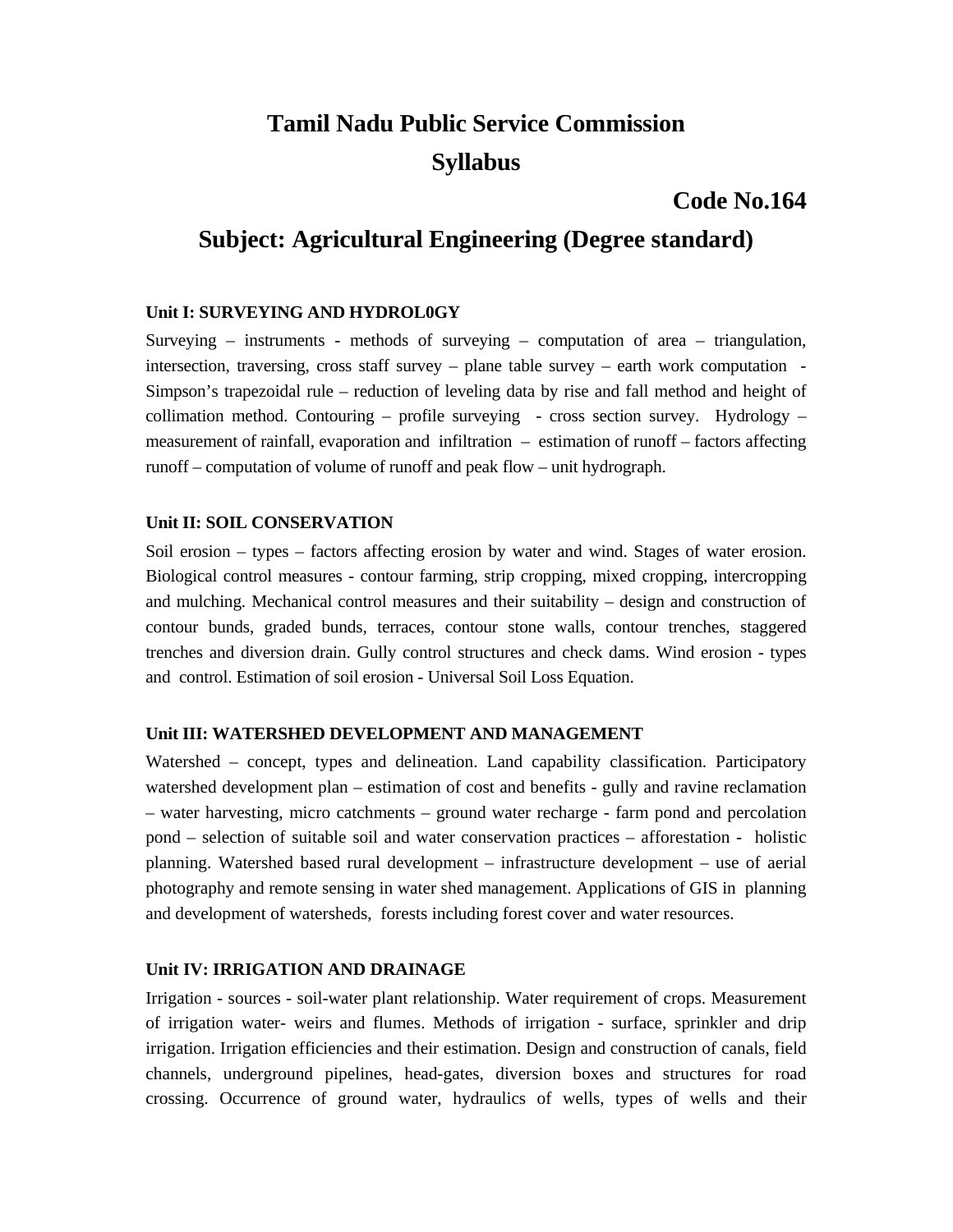construction. Pumps - types, selection and installation. Drainage - causes of water logging and salt problem. Methods of drainage - drainage of irrigated and unirrigated lands, design of surface, sub-surface and vertical drainage systems. Improvement and utilization of poor quality water. Reclamation of saline and alkali soils.

# **Unit V: FARM AND IRRIGATION STRUCTURES**

Design and construction of farm structures – site selection - materials of construction – quality – types of masonry – foundation, basement and superstructure – types of roofs – building plan and estimation, requirements of farm house, threshing floor, drying floor, poultry house, dairy farm, rat proof godown and farm roads - construction procedure. Design features earthen dams and gravity dams. Water conveyance structures – earthen channels and lined channels – advantages of lining – materials of lining – design of channel cross section – crossing control structures – drop spillway, chute spillway, pipe inlet spill way – road crossing structures – culvert, inverted siphon aqueduct – their uses. Under ground pipe line system – components and their functions. Structures for plant environment – green houses, polyhouses and shadenets – construction and utilisation.

# **Unit VI: FARM POWER**

Agricultural mechanization – scope and sources of farm power - animate and electromechanical. Thermodynamics - construction and working of internal combustion engines. Fuel, ignition, lubrication, cooling, air intake, exhaust, governing and electrical systems of IC engines. Different types of tractors and power tillers. Power transmission, ground drive, power takeoff, steering, brake, implement control and hydraulic systems. Bulldozer – features, traction suspension, steering, operations using bulldozer – weight transfer, theory of traction – tractive efficiency – mechanics and stability – care and maintenance of tractors.

### **Unit VII: FARM MACHINERY**

Farm machinery - primary tillage implements – mould board plough, disc plough and chisel plough. Secondary tillage implements – cultivators, harrows and rotary tillers. Land shaping machinery – leveller, ridger and bund former. Sowing and transplanting – seed drills, planters and rice transplanters - interculture implements. Plant protection equipment – sprayers and dusters. Harvesting, threshing and combining equipment. Machinery for earth moving and land development. Machinery for horticulture, agro-forestry and forages. Haulage of agricultural and forest produces. Cost estimation for farm operations.

### **Unit VIII: UNIT OPERATIONS IN FOOD AND AGRICULTURAL PROCESSING**

Heat transfer principles – conduction, convection and radiation - types of heat exchangers. Unit operations – evaporators - types - mechanical separation – filtration – sedimentation – settling – centrifugal separation – size reduction – mixing – blending – emulsification. Food processing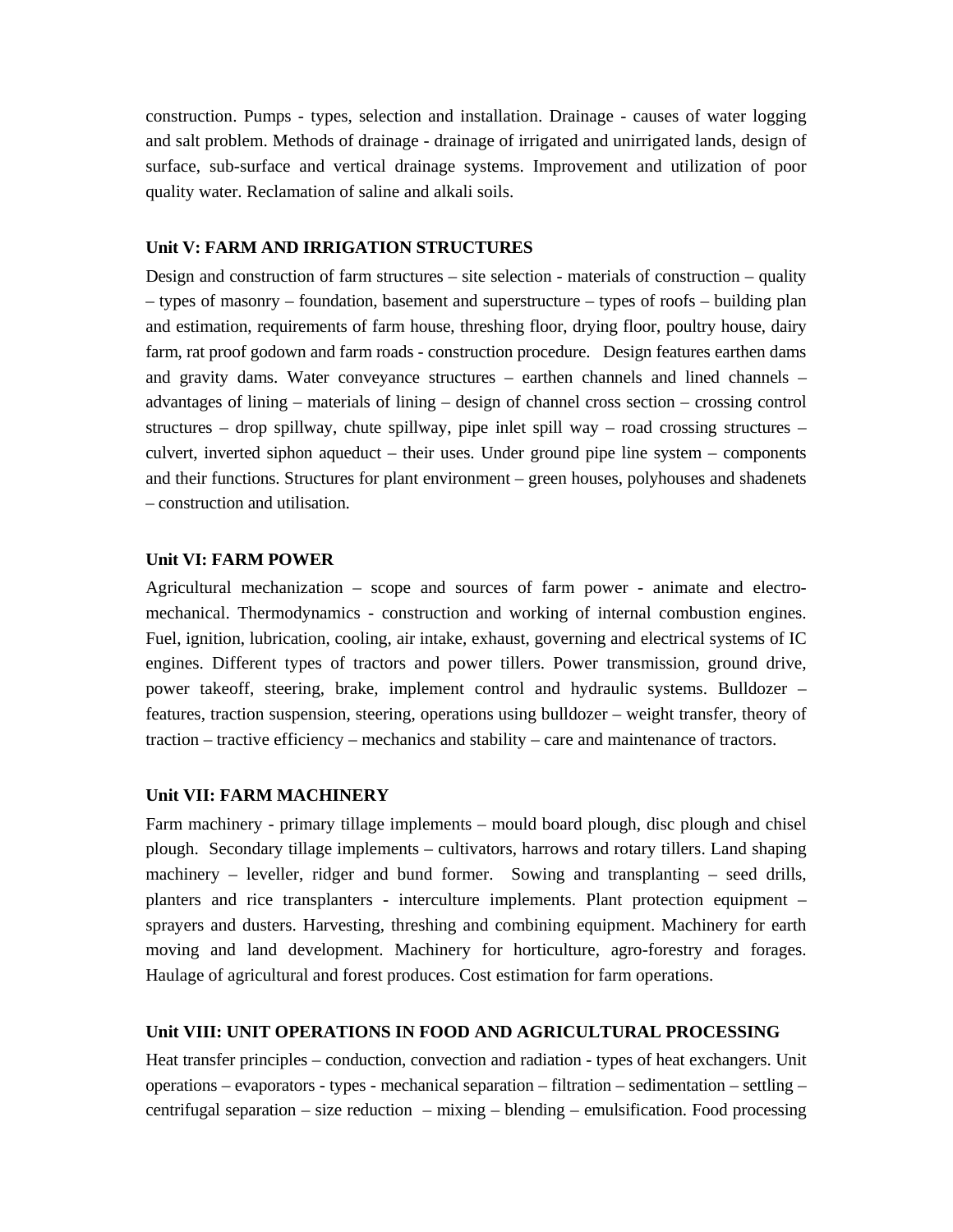operations - pasteurization – sterilization – canning. Methods of drying of foods – preservation of food by irradiation - microwave and dielectric heating. Fats and oil processing – extraction methods and equipments. Food packaging – materials and characteristics. Processing of milk and milk products, packaging of milk. Principles of refrigeration and applications in food industries – cold storage of fruits and vegetables.

# **Unit IX: PROCESS ENGINEERING OF AGRICULTURAL AND HORTICULTURAL CROPS**

Engineering properties of food materials – moisture content – psychrometry. Drying – thin layer and deep bed drying – types of heat sources. Cleaning and grading – principles – separators – efficiency – performance index. Shelling and decortication – seed processing and layout of seed processing units. Rice processing – parboiling and dehusking of paddy – machines used. Milling of wheat, corn and pulses. Material handling equipments - conveyors and elevators. Storage – conditions for safe storage – bag and bulk storage – modified atmosphere storage – storage structures. Equipments used for processing of horticultural crops – preservation of fresh fruits and vegetables – drying and dehydration – processing of coffee, tea, rubber, cashewnut, coconut, oil palm, aromatic plants, flowers and spices.

#### **Unit X: RENEWABLE AND BIOENERGY**

Solar energy – solar collectors – air heaters – water heaters – cookers. Solar photovoltaic systems and applications. Wind energy - suitable sites – types of wind mills – wind mill components – applications – performance of wind mills. Biomass resources – agro residues – characteristics. Conversion technologies – biochemical conversion – biogas plant – types and selection, construction, operation and maintenance - slurry handling. Thermochemical conversion – stoves – types - improved stoves – pyrolysis – charcoal production – gasification – briqueitting – cogeneration. Energy plantation and environmental impact – global warming - Clean Development Mechanism (CDM) and role of afforestation. Biofuels – biodiesel feedstock, production and by-product utilization – ethanol – production and utilization. Emission - standards and control.